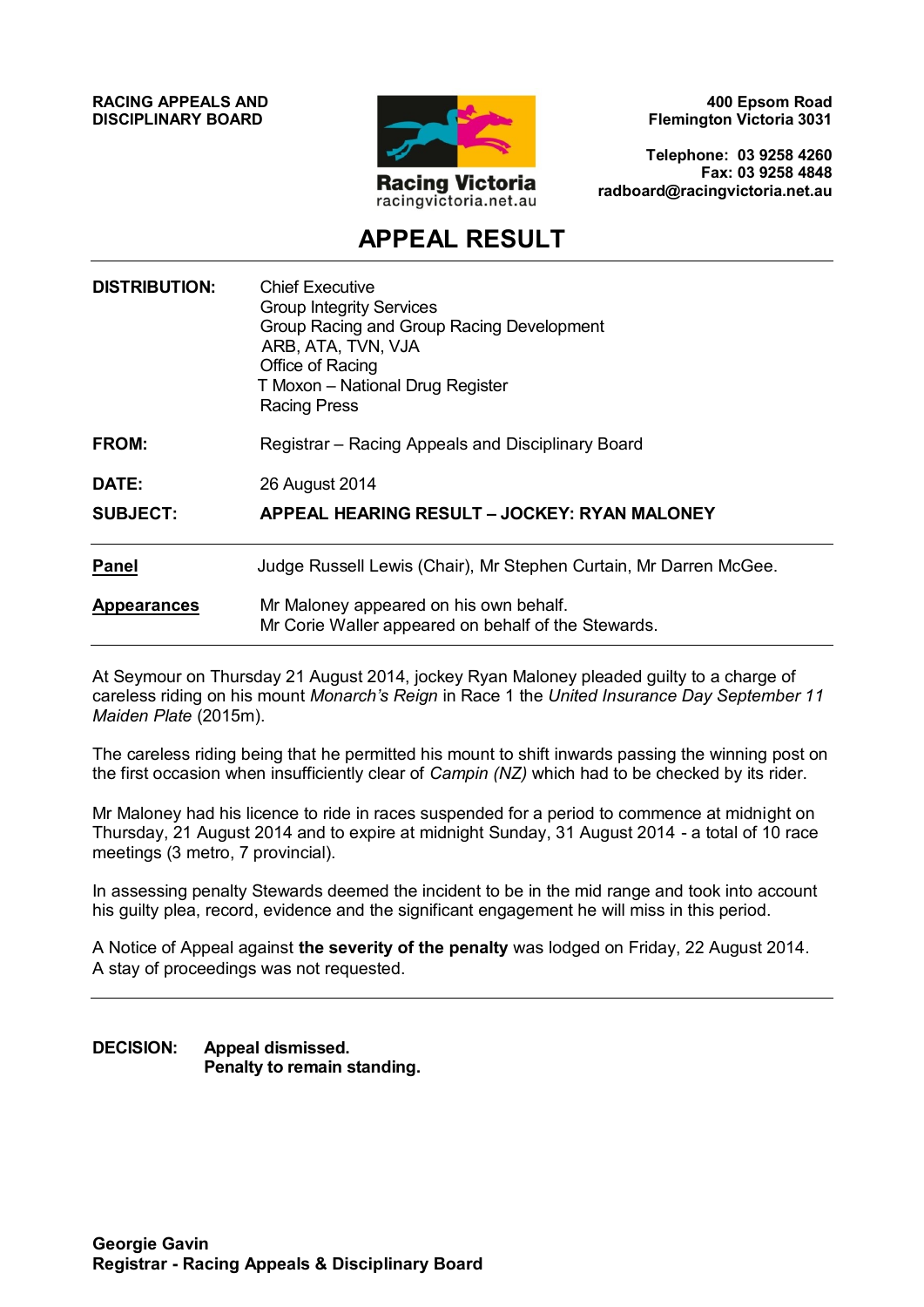# **TRANSCRIPT OF PROCEEDINGS**

#### **RACING APPEALS AND DISCIPLINARY BOARD**

 $\mathcal{L}_\text{max}$  , and the contribution of the contribution of the contribution of the contribution of the contribution of the contribution of the contribution of the contribution of the contribution of the contribution of t

## **HIS HONOUR JUDGE R.P.L. LEWIS, Chairman MR S. CURTAIN MR D. McGEE**

#### **EXTRACT OF PROCEEDINGS**

**DECISION**

## **IN THE MATTER OF THE UNITED INSURANCE DAY SEPTEMBER 11 MAIDEN PLATE OVER 2015 METRES AT SEYMOUR ON 21/8/14**

# **JOCKEY: RYAN MALONEY**

#### **MELBOURNE**

#### **TUESDAY, 26 AUGUST 2014**

MR C. WALLER appeared on behalf of the RVL Stewards

MR R. MALONEY appeared on his own behalf